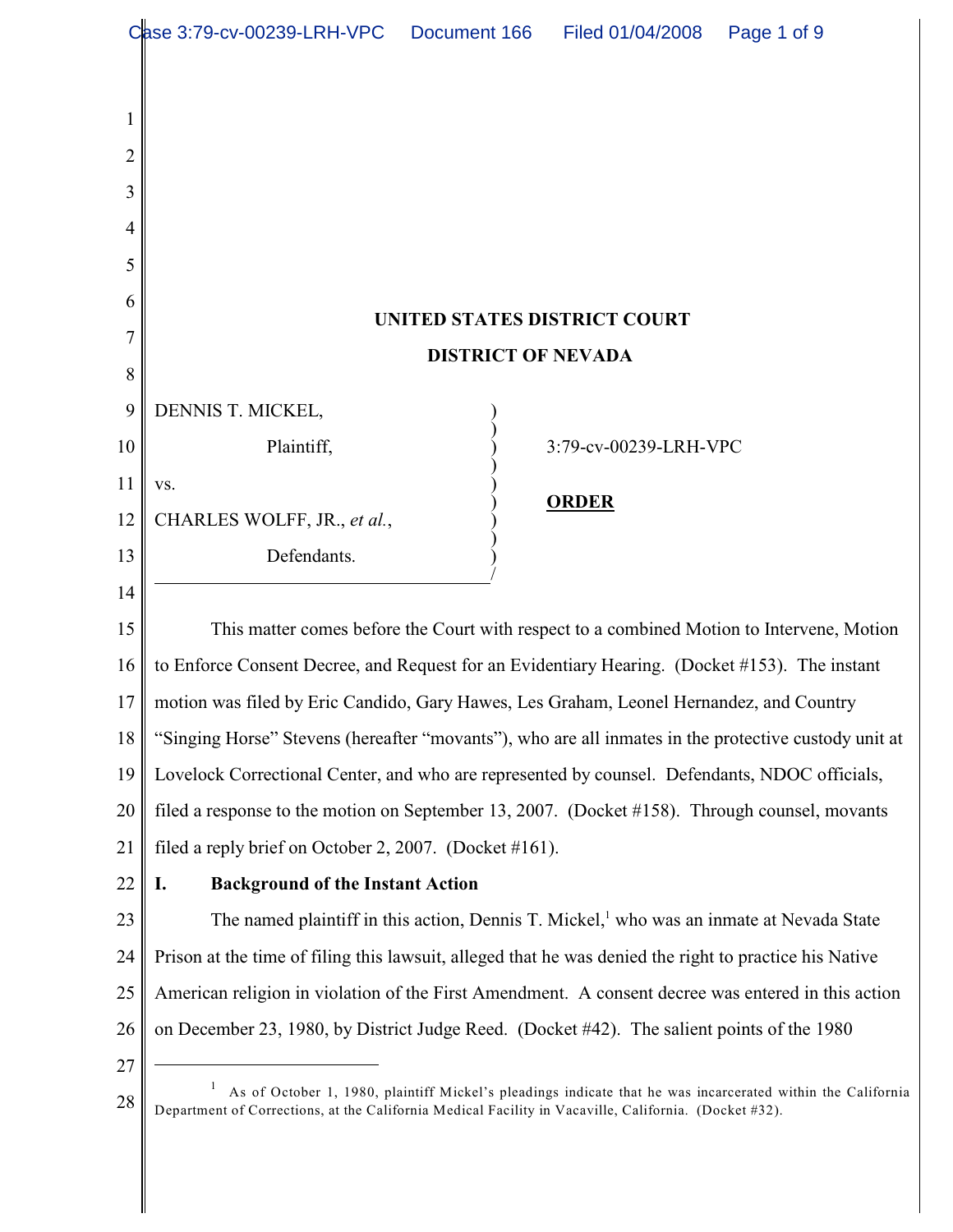|                                                                                                                                                                                                       |                                                                                                                                                                                                                                                                                                                                                                   | Case 3:79-cv-00239-LRH-VPC                                                                                                                                          | Document 166                                                                               | Filed 01/04/2008 | Page 2 of 9 |  |  |  |  |
|-------------------------------------------------------------------------------------------------------------------------------------------------------------------------------------------------------|-------------------------------------------------------------------------------------------------------------------------------------------------------------------------------------------------------------------------------------------------------------------------------------------------------------------------------------------------------------------|---------------------------------------------------------------------------------------------------------------------------------------------------------------------|--------------------------------------------------------------------------------------------|------------------|-------------|--|--|--|--|
|                                                                                                                                                                                                       |                                                                                                                                                                                                                                                                                                                                                                   |                                                                                                                                                                     |                                                                                            |                  |             |  |  |  |  |
| 1                                                                                                                                                                                                     |                                                                                                                                                                                                                                                                                                                                                                   | consent decree are as follows:                                                                                                                                      |                                                                                            |                  |             |  |  |  |  |
| $\overline{2}$                                                                                                                                                                                        |                                                                                                                                                                                                                                                                                                                                                                   |                                                                                                                                                                     |                                                                                            |                  |             |  |  |  |  |
| 3                                                                                                                                                                                                     | Inmates within the Nevada State Prison in administrative segregation or protective custody<br>are individually permitted to participate in Native American religious pipe ceremonies no less<br>frequently than twice per month. These inmates are permitted to access Native American                                                                            |                                                                                                                                                                     |                                                                                            |                  |             |  |  |  |  |
| 4                                                                                                                                                                                                     | religious materials, literature, and visits to the same extent as other inmates.                                                                                                                                                                                                                                                                                  |                                                                                                                                                                     |                                                                                            |                  |             |  |  |  |  |
| 5                                                                                                                                                                                                     | Inmates within the Nevada State Prison with a custody status other than punitive segregation,<br>administrative segregation, or protective custody are permitted to attend Native American<br>religious sweat lodge ceremonies. Inmates in protective custody may attend sweat lodge<br>when such attendance is consistent with their personal health and safety. |                                                                                                                                                                     |                                                                                            |                  |             |  |  |  |  |
| 6                                                                                                                                                                                                     |                                                                                                                                                                                                                                                                                                                                                                   |                                                                                                                                                                     |                                                                                            |                  |             |  |  |  |  |
| 7<br>8                                                                                                                                                                                                | Native American inmates at Nevada State Prison are permitted to access literature and<br>materials concerning their religion in the same manner and to the same extent as other<br>religions.                                                                                                                                                                     |                                                                                                                                                                     |                                                                                            |                  |             |  |  |  |  |
| 9<br>10                                                                                                                                                                                               |                                                                                                                                                                                                                                                                                                                                                                   | Nevada State Prison will provide, or permit inmates to obtain, materials necessary for the<br>construction and maintenance of a sweat lodge within the institution. |                                                                                            |                  |             |  |  |  |  |
|                                                                                                                                                                                                       | The Post Order and Policy Memorandum adopted pursuant to the consent decree shall                                                                                                                                                                                                                                                                                 |                                                                                                                                                                     |                                                                                            |                  |             |  |  |  |  |
| impose no greater restrictions upon the rights of inmates at Nevada State Prison, and shall not<br>11<br>be revoked, modified, or abridged the practice or participation in Native American religious |                                                                                                                                                                                                                                                                                                                                                                   |                                                                                                                                                                     |                                                                                            |                  |             |  |  |  |  |
| 12<br>13                                                                                                                                                                                              |                                                                                                                                                                                                                                                                                                                                                                   | practices in a non-discriminatory fashion.                                                                                                                          | activities, except when legitimate security interests necessitate curtailment of religious |                  |             |  |  |  |  |
| 14                                                                                                                                                                                                    |                                                                                                                                                                                                                                                                                                                                                                   | All of the grants included in the 1980 consent decree are incorporated into the existing                                                                            |                                                                                            |                  |             |  |  |  |  |
| 15                                                                                                                                                                                                    | Administrative Regulation (AR) 809, which governs Native American religious activities of inmates                                                                                                                                                                                                                                                                 |                                                                                                                                                                     |                                                                                            |                  |             |  |  |  |  |
| 16                                                                                                                                                                                                    | within the Nevada Department of Corrections (NDOC). AR 809 contains additional and more                                                                                                                                                                                                                                                                           |                                                                                                                                                                     |                                                                                            |                  |             |  |  |  |  |
| 17                                                                                                                                                                                                    | detailed procedures for Native American practices including pipe ceremonies and sweat lodge,                                                                                                                                                                                                                                                                      |                                                                                                                                                                     |                                                                                            |                  |             |  |  |  |  |
| 18                                                                                                                                                                                                    |                                                                                                                                                                                                                                                                                                                                                                   | religious materials/supplies needed for pipe and sweat lodge ceremonies, special meals for sweat                                                                    |                                                                                            |                  |             |  |  |  |  |
| 19                                                                                                                                                                                                    | lodge days, religious visits from spiritual leaders, a Native American Inmate Council, procedures for                                                                                                                                                                                                                                                             |                                                                                                                                                                     |                                                                                            |                  |             |  |  |  |  |
| 20                                                                                                                                                                                                    |                                                                                                                                                                                                                                                                                                                                                                   | the inspection of religious materials by correctional staff for security purposes, and other details.                                                               |                                                                                            |                  |             |  |  |  |  |
| 21                                                                                                                                                                                                    | П.                                                                                                                                                                                                                                                                                                                                                                | Motion to Intervene, Motion to Enforce Consent Decree, and Request for an                                                                                           |                                                                                            |                  |             |  |  |  |  |
| 22                                                                                                                                                                                                    |                                                                                                                                                                                                                                                                                                                                                                   | <b>Evidentiary Hearing (Docket #153)</b>                                                                                                                            |                                                                                            |                  |             |  |  |  |  |
| 23                                                                                                                                                                                                    |                                                                                                                                                                                                                                                                                                                                                                   | A. Movant's Allegations                                                                                                                                             |                                                                                            |                  |             |  |  |  |  |
| 24                                                                                                                                                                                                    |                                                                                                                                                                                                                                                                                                                                                                   | Inmates Eric Candido, Gary Hawes, Les Graham, Leonel Hernandez, and Country "Singing                                                                                |                                                                                            |                  |             |  |  |  |  |
| 25                                                                                                                                                                                                    |                                                                                                                                                                                                                                                                                                                                                                   | Horse" Stevens bring a motion to intervene and to enforce the terms of the consent decree. (Docket                                                                  |                                                                                            |                  |             |  |  |  |  |
| 26                                                                                                                                                                                                    |                                                                                                                                                                                                                                                                                                                                                                   | #153). The movants are, and were at all relevant times, in Protective Custody/Protective Segregation                                                                |                                                                                            |                  |             |  |  |  |  |
| 27                                                                                                                                                                                                    |                                                                                                                                                                                                                                                                                                                                                                   | at Lovelock Correctional Center. Movants are members of the "Tribe of Nation" Native American                                                                       |                                                                                            |                  |             |  |  |  |  |
| 28                                                                                                                                                                                                    |                                                                                                                                                                                                                                                                                                                                                                   | religious circle, a bona fide religious faith group recognized by the NDOC. Movants assert that they                                                                |                                                                                            |                  |             |  |  |  |  |
|                                                                                                                                                                                                       |                                                                                                                                                                                                                                                                                                                                                                   |                                                                                                                                                                     | $\overline{2}$                                                                             |                  |             |  |  |  |  |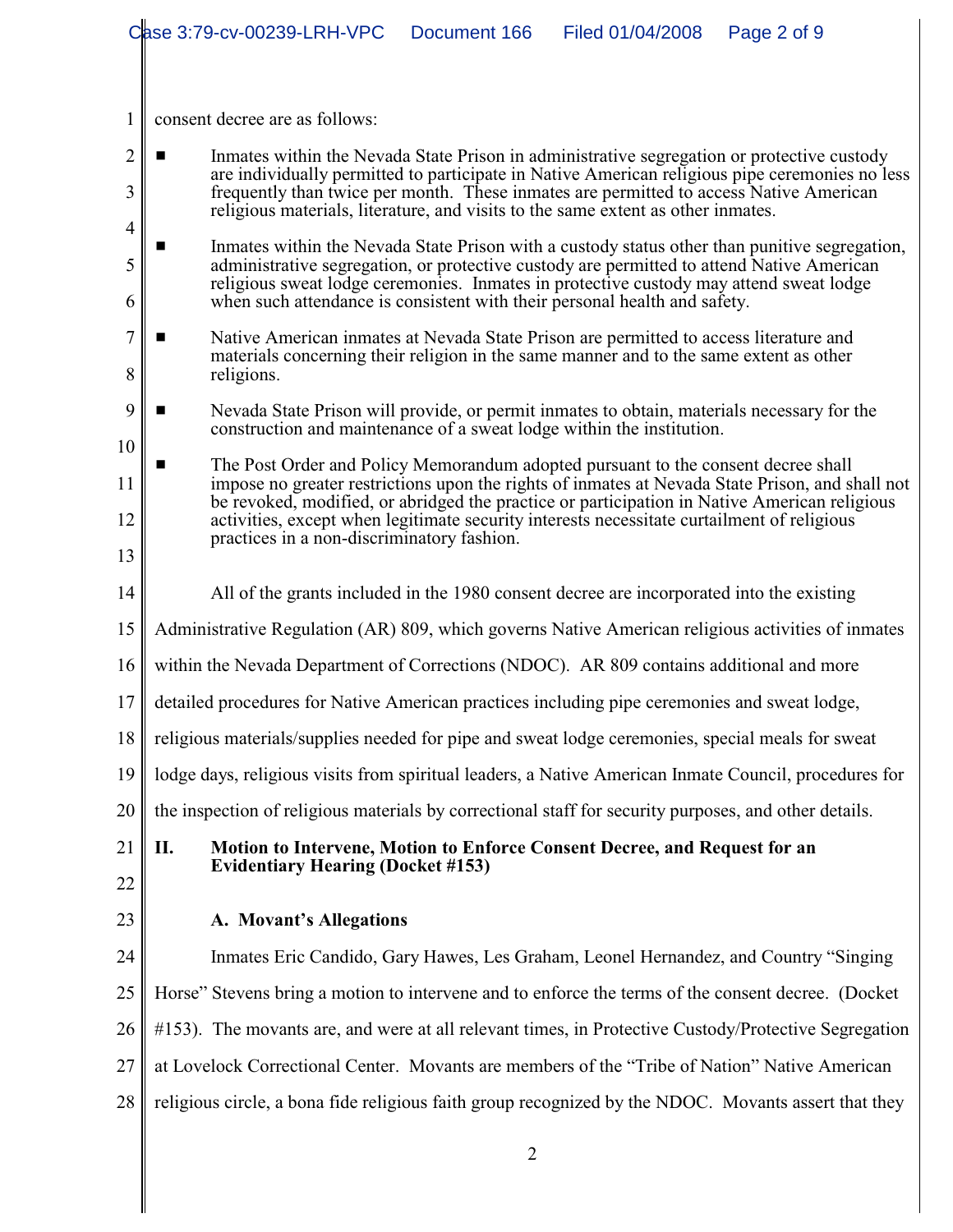|                | Case 3:79-cv-00239-LRH-VPC<br>Document 166<br>Filed 01/04/2008<br>Page 3 of 9                                                                                                                                                                                                                                                                                                                                                                                                                                                                                                                                                           |  |  |  |  |  |  |  |
|----------------|-----------------------------------------------------------------------------------------------------------------------------------------------------------------------------------------------------------------------------------------------------------------------------------------------------------------------------------------------------------------------------------------------------------------------------------------------------------------------------------------------------------------------------------------------------------------------------------------------------------------------------------------|--|--|--|--|--|--|--|
|                |                                                                                                                                                                                                                                                                                                                                                                                                                                                                                                                                                                                                                                         |  |  |  |  |  |  |  |
| 1              | have been denied rights guaranteed to them under the 1980 consent decree, the First Amendment,                                                                                                                                                                                                                                                                                                                                                                                                                                                                                                                                          |  |  |  |  |  |  |  |
| 2              | and the Religious Land Use and Institutionalized Persons Act (RLUIPA), codified at 42 U.S.C. §§                                                                                                                                                                                                                                                                                                                                                                                                                                                                                                                                         |  |  |  |  |  |  |  |
| 3              | 2000cc-2000cc-5. The crux of movants' allegations are as follows:                                                                                                                                                                                                                                                                                                                                                                                                                                                                                                                                                                       |  |  |  |  |  |  |  |
| 4<br>5<br>6    | Since May 2006, movants have been barred from participating in sweat lodge ceremonies<br>with general population inmates. Instead, movants have been provided a separate circle for<br>protective custody inmates to engage in sweat lodge ceremonies. Movants have refused to<br>participate in sweat lodge ceremonies because they claim that other protective custody<br>inmates are "child molesters who do not share their spiritual beliefs."                                                                                                                                                                                     |  |  |  |  |  |  |  |
| 7              | Prison officials have interfered with movants' ability to "pray, smudge <sup>2</sup> and gather as a circle<br>in prayer.                                                                                                                                                                                                                                                                                                                                                                                                                                                                                                               |  |  |  |  |  |  |  |
| 8<br>9         | The prison library contains no Native American religious literature and recordings, but does<br>contain such material on other religious faiths.                                                                                                                                                                                                                                                                                                                                                                                                                                                                                        |  |  |  |  |  |  |  |
| 10<br>11       | Movants have been denied the right to have "prayer blankets" in which to wrap themselves<br>while sitting in prayer. In contrast, Muslim inmates are allowed to have prayer rugs.                                                                                                                                                                                                                                                                                                                                                                                                                                                       |  |  |  |  |  |  |  |
| 12             | Prison officials have denied movants the ability to engage in "traditional religious observance"<br>and ceremony that entails giving and sharing spiritual items with members of their religious<br>circle."                                                                                                                                                                                                                                                                                                                                                                                                                            |  |  |  |  |  |  |  |
| 13<br>14<br>15 | Prison officials have refused to allow movants to possess various spiritual items; items have<br>■<br>been desecrated, confiscated, and/or destroyed. Movants seek the right to possess "spiritual<br>packages" and seek compensation for the confiscated/desecrated items. <sup>3</sup>                                                                                                                                                                                                                                                                                                                                                |  |  |  |  |  |  |  |
| 16             | <b>B.</b> Intervention as of Right                                                                                                                                                                                                                                                                                                                                                                                                                                                                                                                                                                                                      |  |  |  |  |  |  |  |
| 17             | As an initial matter, defendants assert that Rule 24 of the Federal Rules of Civil Procedure                                                                                                                                                                                                                                                                                                                                                                                                                                                                                                                                            |  |  |  |  |  |  |  |
| 18             | requires a proposed complaint in addition to a motion to intervene and declarations. (Defendants'                                                                                                                                                                                                                                                                                                                                                                                                                                                                                                                                       |  |  |  |  |  |  |  |
| 19             | Opposition Brief, at p. 3). A formal complaint would be required if movants had not set forth the                                                                                                                                                                                                                                                                                                                                                                                                                                                                                                                                       |  |  |  |  |  |  |  |
| 20             | grounds for intervention. However, in the motion before this Court, movants have adequately set                                                                                                                                                                                                                                                                                                                                                                                                                                                                                                                                         |  |  |  |  |  |  |  |
| 21             | forth their allegations and grounds for intervention in their motion. See Beckman Industries, Inc. v.                                                                                                                                                                                                                                                                                                                                                                                                                                                                                                                                   |  |  |  |  |  |  |  |
| 22             |                                                                                                                                                                                                                                                                                                                                                                                                                                                                                                                                                                                                                                         |  |  |  |  |  |  |  |
| 23             | <sup>2</sup> "Smudging" refers to the Native American practice of "burning of sage and aromatic herbs." This definition is<br>found online at http://findarticles.com/p/articles/mi_g2603/is_0005/ai_2603000543.                                                                                                                                                                                                                                                                                                                                                                                                                        |  |  |  |  |  |  |  |
| 24<br>25<br>26 | The declaration of Country "Singing Horse" Stevens alleges that a piece of religious artwork was ripped off of<br>his wall and destroyed, and that his ceremonial headbands were confiscated and destroyed. Also, his "Sacred Bundle" was<br>confiscated, which included: "Our Sacred Pipe, Ceremonial Drum Stick, sacred herb pouches, Pipe bag, Pipe Bowl bag, red<br>cloth Pipe regalia, small abalone shell (smudge bowl), pipe stem, totem lighter case (White Buffalo), tobacco pouch, matches<br>bag, pipe cleaner sticks (beaded), spiritual choker, sacred red stone and pouch, Rattle, medium sage bag, prayer Feather, small |  |  |  |  |  |  |  |
| 27             | orange handled scissors, altar cloth, and other items." (Stevens Declaration, at pp. 3-4). Several other confiscated items are<br>listed on page 4 of Stevens' declaration, including feathers, beads, needles, nylon thread for bead weaving, a dream catcher,                                                                                                                                                                                                                                                                                                                                                                         |  |  |  |  |  |  |  |

<sup>28</sup> etc. Stevens estimates the value of all confiscated and/or desecrated items to be \$2,200.00, plus \$424.75 for replacement pipe and regalia. *Id*. at p. 4.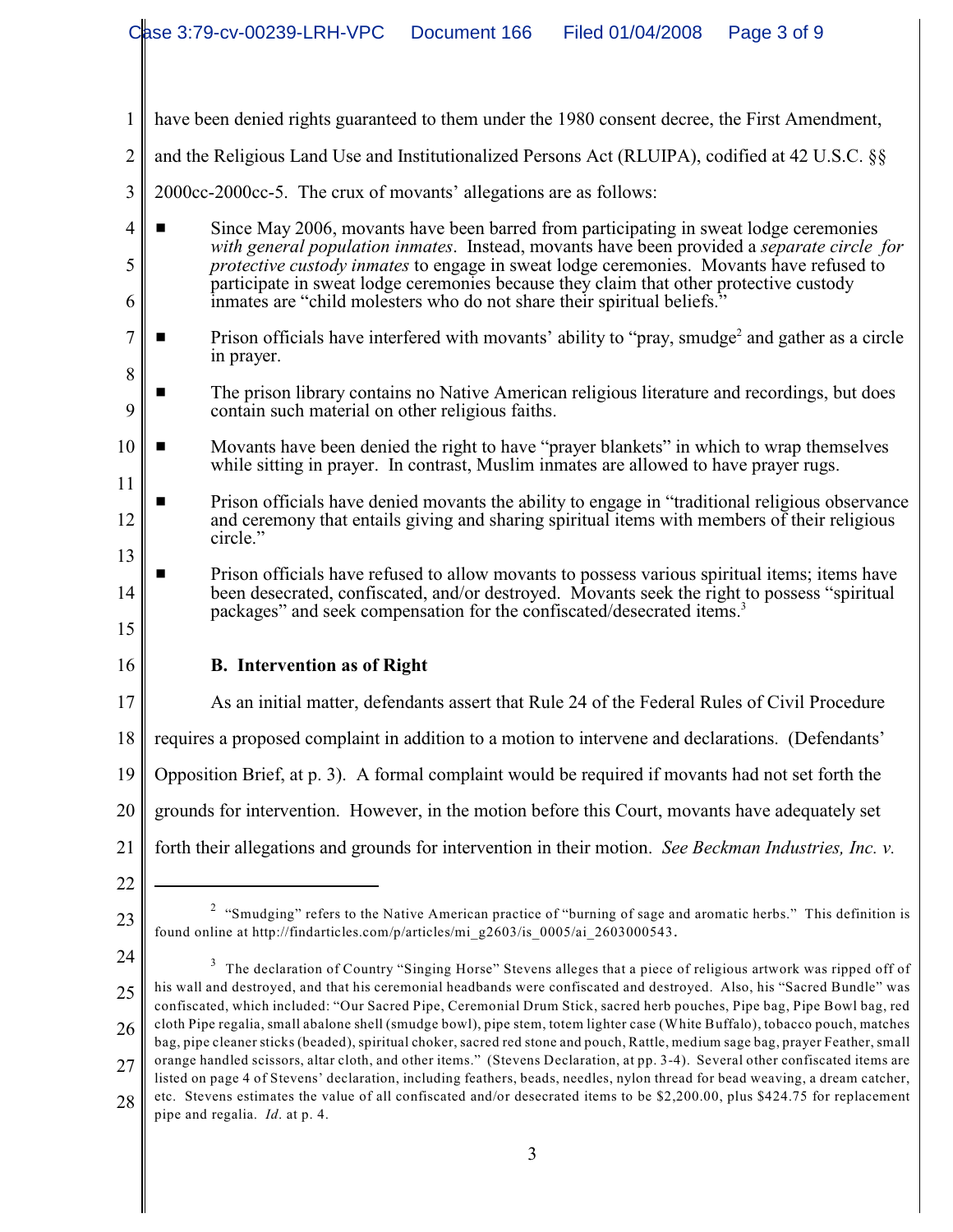1 2 3 *International Ins. Co.*, 996 F.2d 470, 474 (9<sup>th</sup> Cir. 1992) (approving intervention without a pleading where court was otherwise apprised of the grounds for the motion). Thus, the failure to include a complaint is not a valid basis for denial of the motion to intervene.

4 5 6 7 8 9 10 11 There are four requirements for intervention as of right under Fed. R. Civ. P.  $24(a)^4$ : (1) the intervention must be timely; (2) the movant must have a sufficiently protectable interest relating to the subject of the action; (3) the movant must be so situated that the disposition of the action may result in the practical impairment of the party's ability to protect that interest; and (4) the movant's interest must not be adequately represented by the existing parties to the lawsuit. *Southwest Center for Biological Diversity v. Berg,* 268 F.3d 810, 817 (9<sup>th</sup> Cir. 2001); *U.S. v. State of Oregon,* 913 F.2d 576, 587 (9<sup>th</sup> Cir. 1990), *cert. denied*, 501 U.S. 1250 (1991). If the motion to intervene is not timely, the court need not address any other element. *Oregon*, 913 F.2d at 589.

12

### **1. Timeliness**

13 14 15 16 Timeliness is the threshold requirement for intervention. Courts consider three criteria to evaluate timeliness: the stage of proceeding, prejudice to other parties, and the reason for and length of the delay." *U.S. v. Oregon*, 913 F.2d at 588. Where the intervenor waits until after a consent decree is entered, courts weigh that fact heavily against intervention. *Id.*

17 18 19 20 21 22 In the instant case, the consent decree was filed on December 23, 1980. (Docket #42). Movants filed their motion to intervene on August 6, 2007. (Docket #153). Inmate August Ardagna (who is not one of the current movants)<sup>5</sup> originally sought to intervene in this case on behalf of several inmates at Lovelock Correctional Center, including the current movants, in April 2004. (Docket #68). The motion was later withdrawn (Docket #97) and movants' motion for a settlement conference was granted in June 2005. (Docket #103). During the next year, Magistrate Judge Cooke

- 23
- 24
- 25

<sup>26</sup> 27 <sup>4</sup> Rule 24(a) reads: "On timely motion, the court must permit anyone to intervene who: (1) is given an unconditional right to intervene by a federal statute; or (2) claims an interest relating to the property or transaction that is the subject of the action, and is so situated that disposing of the action may as a practice matter impair or impede the movant's ability to protect its interest, unless existing parties adequately represent that interest."

<sup>28</sup>  $^5$  August Ardagna has been paroled, which accounts for his absence as a movant in the pending motion to intervene. (Movants' Reply Brief, at fn.1).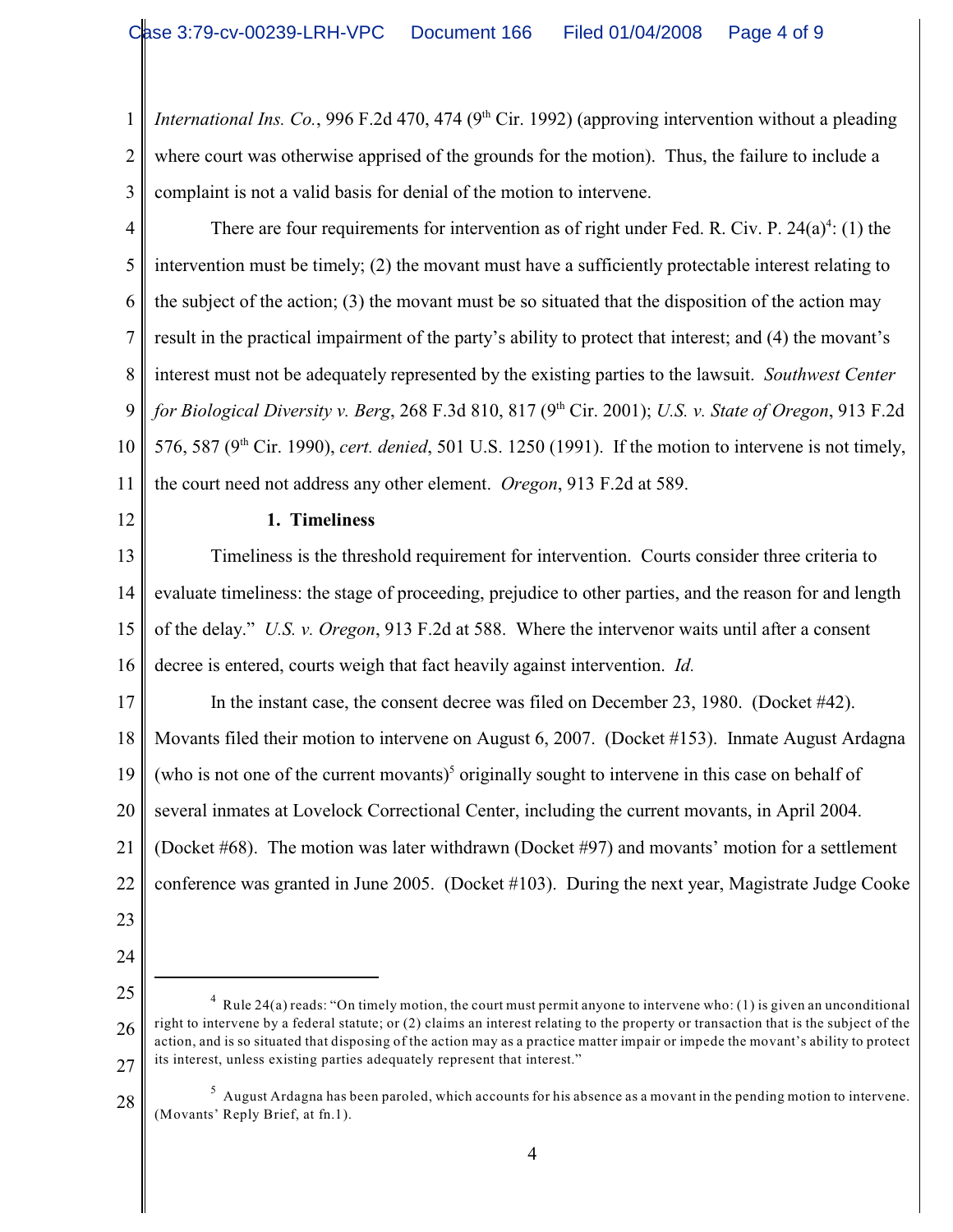1 2 held four settlement conferences, the last of which occurred on July 19, 2006. (Docket #137).<sup>6,7</sup>

3 4 5 6 7 8 Movants argue that their delay in filing the instant motion to intervene is justified because their former counsel, Patrick Flanagan, withdrew from the case in April 2007, as he was appointed to a judgeship. (Docket #145). In May 2007, current counsel for movants, Terri Keyser-Cooper and Diane K. Vaillancourt, substituted in as counsel. (Docket #150, #151, #152). Movants explain that their counsel made several attempts to communicate with counsel for defendants in an attempt to reach an agreement, but no success was had, which led to the filing of the instant motion to intervene on August 6, 2007. (Docket #153).

9 10 11 12 13 Even taking into consideration movants' proffered reason for delay, and measuring time from the date that inmate Ardagna originally sought to intervene in April 2004, movants are woefully late in light of the stage of the proceedings of this action. Movants first sought to intervene in April 2004, more than 20 years after the consent decree was entered, and filed a proper motion to intervene 27 years after the consent decree.

14 15 16 17 18 19 20 In the 20-plus years since the consent decree was entered, the law of inmate religious rights has changed drastically. The 1980 consent decree was based on First Amendment law at that time. In 1987, the U.S. Supreme Court set forth a rational basis standard for First Amendment issues arising in the context of prisoner conditions of confinement cases. *Turner v. Safley*, 482 U.S. 78, 89 (1987) ("when a prison regulation impinges on inmates' constitutional rights, the regulation is valid if it is reasonably related to legitimate penological interests."); *see also O'Lone v. Estate of Shabazz*, 482 U.S. 342, 348 (1987). Additionally, the Ninth Circuit has ruled that prisoners are protected by

21

26

<sup>22</sup> 23 24 25 <sup>6</sup> While these settlement conferences were taking place, movants Eric Candido, Gary Hawes, Les Graham, Leonel Hernandez, and Country "Singing Horse" Stevens were transferred from LCC to NSP in August 2005. The subject of the four settlement conferences was disputes between general population inmates and protective custody inmates that had arisen over the use of Native American religious grounds. The parties also discussed AR 809, which governs Native American religious practices, which was revised as a result of the settlement conferences. (Docket #140, Report & Recommendation, filed August 22, 2006).

<sup>27</sup> 28  $^7$  In January 2006, inmate Mauwee and the Northern Continental Spiritual Circle filed a motion in this action for an order to compel. (Docket #119). Mauwee sought relief from the court because he and other members objected to sharing their Native American religious grounds with protective segregation inmates who were then housed at NSP. Due to the tensions within the prison, by May 2006, most of the protective segregation inmates were relocated from NSP back to LCC where they were provided their own religious grounds. The motion to compel was therefore denied on grounds of mootness. (Docket #140 and #141).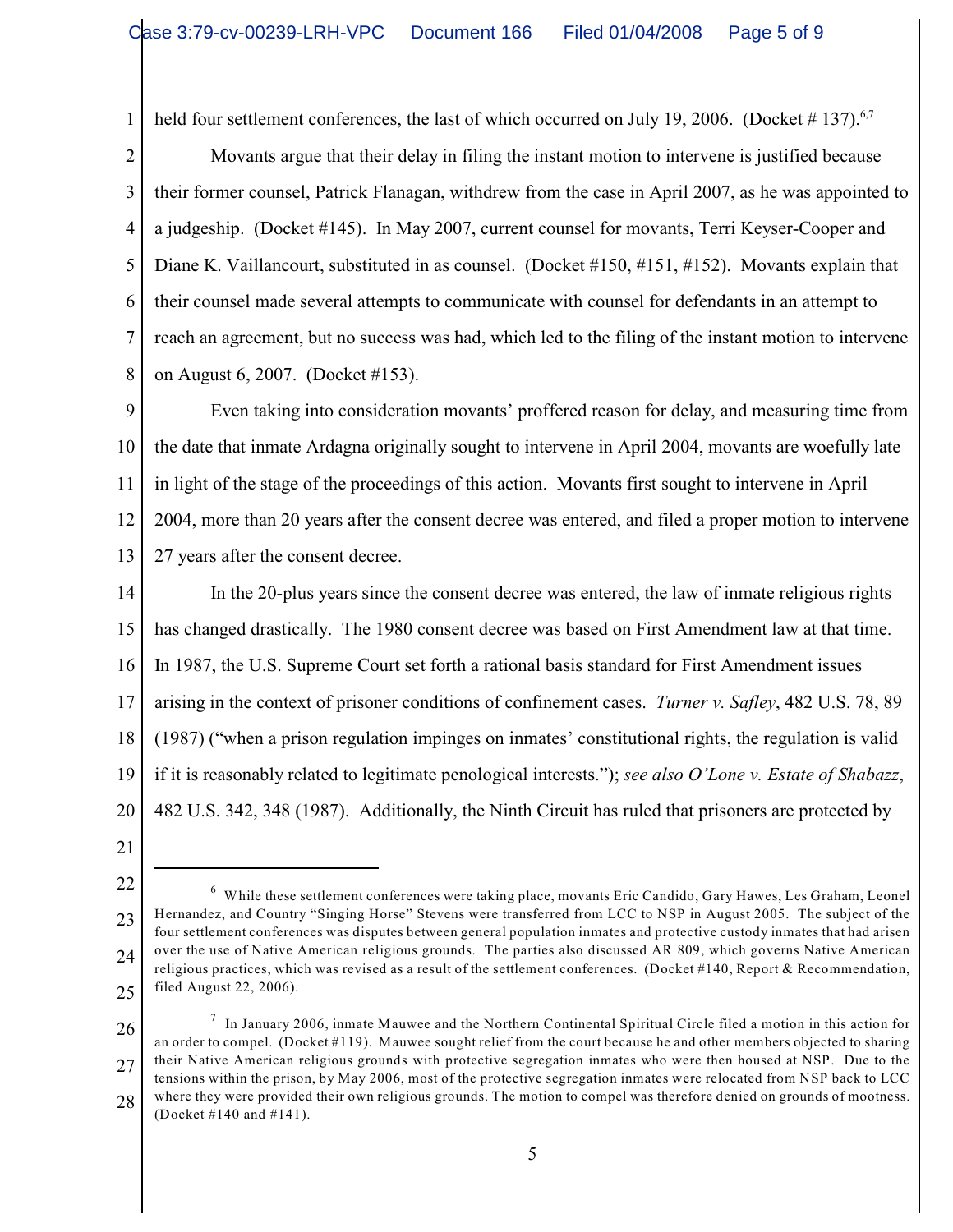| 1              | the Equal Protection Clause from intentional discrimination on the basis of their religion. Freeman                                                   |  |  |  |  |
|----------------|-------------------------------------------------------------------------------------------------------------------------------------------------------|--|--|--|--|
| $\overline{2}$ | v. Arpaio, 125 F.3d 732, 737 ( $9th$ Cir. 1997). Later, the passage of RLUIPA imposed a strict scrutiny                                               |  |  |  |  |
| 3              | standard on prisons with respect to inmate religious issues. 42 U.S.C. §§ 2000cc-2000cc-5.                                                            |  |  |  |  |
| $\overline{4}$ | Individuals may assert violations of RLUIPA in judicial proceedings and obtain appropriate relief. §                                                  |  |  |  |  |
| 5              | 2000cc-2(a); Cutter v. Wilkinson, 544 U.S. 709, 714-16 (2005); Warsoldier v. Woodford, 418 F.3d                                                       |  |  |  |  |
| 6              | 989, 994 (9 <sup>th</sup> Cir. 2005). To accommodate a prison's need for institutional order and security,                                            |  |  |  |  |
| $\overline{7}$ | Congress adopted the "compelling governmental interest" and "least restrictive means" tests.                                                          |  |  |  |  |
| 8              | Warsoldier v. Woodford, 418 F.3d at 994.                                                                                                              |  |  |  |  |
| 9              | Finally, the Prison Litigation Reform Act ("PLRA") changed injunctive relief standards in                                                             |  |  |  |  |
| 10             | civil actions concerning prison conditions. 18 U.S.C. § 3626. Most significantly, the PLRA states:                                                    |  |  |  |  |
| 11             | the court shall not grant or approve any prospective relief unless the<br>court finds that such relief if narrowly drawn, extends no further than     |  |  |  |  |
| 12             | necessary to correct the violation of a Federal right, and is the least<br>intrusive means necessary to correct the violation of the Federal right.   |  |  |  |  |
| 13             | The court shall give substantial weight to any adverse impact on public<br>safety or the operation of a criminal justice system caused by the relief. |  |  |  |  |
| 14             |                                                                                                                                                       |  |  |  |  |
| 15             | 18 U.S.C. § 3626(a)(1)(A) (1996). Moreover, the PLRA permits a defendant to see the termination                                                       |  |  |  |  |
| 16             | or modification of prospective relief where such relief fails to meet the above standard. See 18                                                      |  |  |  |  |
| 17             | U.S.C. § 3626(b)(2); Gilmore v. California, 220 F.3d 987, 1008 (9 <sup>th</sup> Cir. 2000). The requirements of                                       |  |  |  |  |
| 18             | the PLRA apply to cases pending upon the enactment of the PLRA. See Hallett v. Morgan, 296 F.3d                                                       |  |  |  |  |
| 19             | 732 (9 <sup>th</sup> Cir. 2002); <i>Oluwa v. Gomez</i> , 133 F.3d 1237, 1239-40 (9 <sup>th</sup> Cir. 1998). In the instant case, the                 |  |  |  |  |
| 20             | passage of time and significant developments in the statutory and case law have far surpassed the                                                     |  |  |  |  |
| 21             | purview of the 1980 consent decree.                                                                                                                   |  |  |  |  |
| 22             | In addition to the passage of time and resulting change in the law, allowing movants to                                                               |  |  |  |  |
| 23             | intervene at this stage would result in prejudice to defendants. "One of the 'most important' factors                                                 |  |  |  |  |
| 24             | in determining timeliness is prejudice to the existing parties." U.S. v. Oregon, 913 F.2d at 588. If                                                  |  |  |  |  |
| 25             | movants are allowed to intervene, defendants would be called upon to litigate what is essentially a                                                   |  |  |  |  |
| 26             | new case – new facts, new plaintiffs, a new location (prison), and new law. The prejudice to                                                          |  |  |  |  |
| 27             | defendants caused by movants' untimeliness is substantial and precludes intervention.                                                                 |  |  |  |  |
| 28             | $/\!/ \!/$                                                                                                                                            |  |  |  |  |
|                |                                                                                                                                                       |  |  |  |  |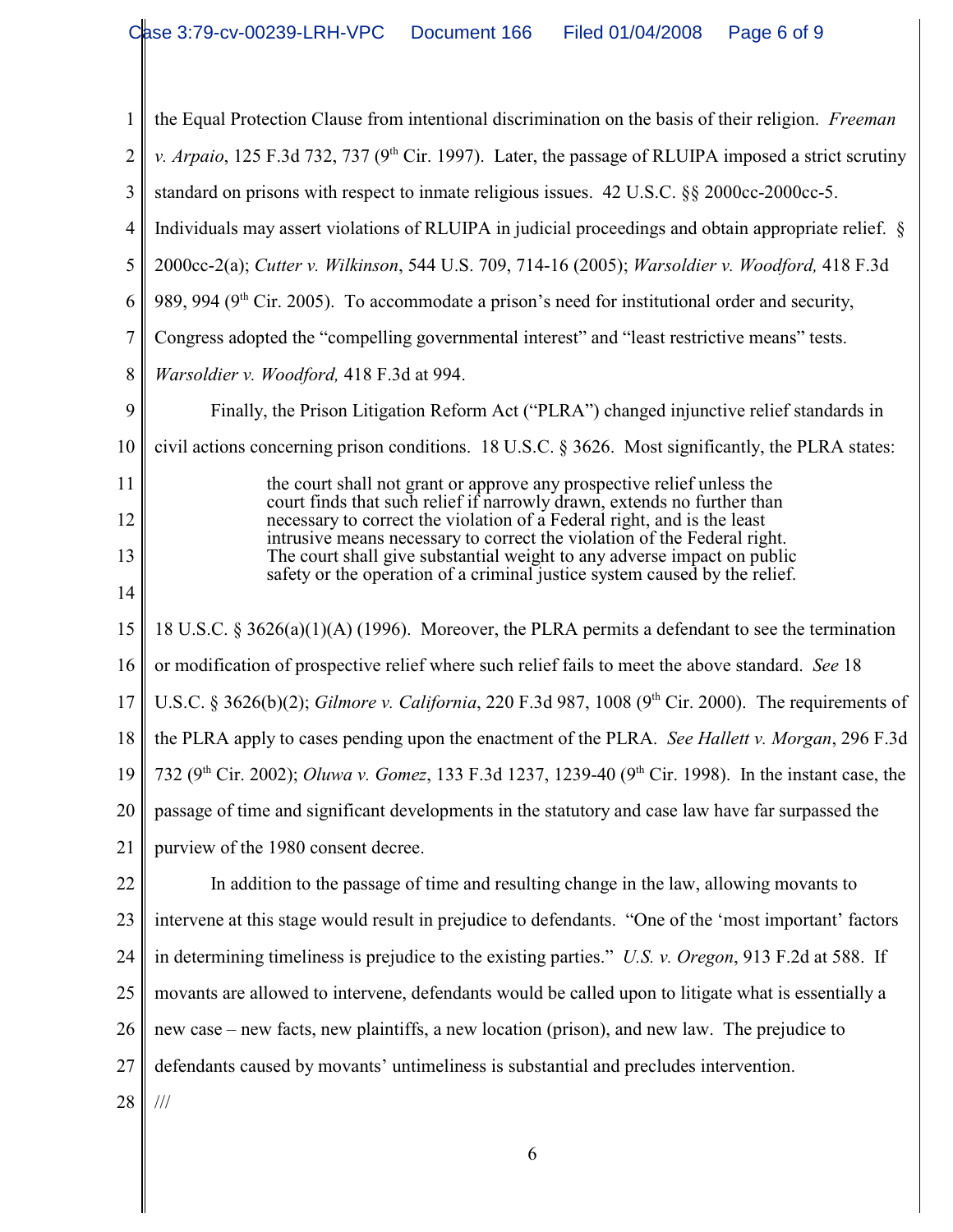1

## **2. Interest Relating to the Subject of the Action**

2 3 4 5 6 7 8 9 10 11 12 "'[W]hether an applicant for intervention demonstrates sufficient interest in an action is a practical, threshold inquiry. No specific legal or equitable interest need be established.'" *Southwest Center for Biological Diversity v. Berg*, 268 F.3d at 818 (quoting *Green v. United States*, 996 F.2d 973, 976 ( $9<sup>th</sup>$  Cir. 1993) (internal citation omitted)). "'It is generally enough that the interest [asserted] is protectable under some law, and that there is a relationship between the legally protected interest and the claims at issue." *Southwest Center,* 268 F.3d at 818 (quoting *Sierra Club v. United States EPA*, 995 F.2d 1478, 1484 (9<sup>th</sup> Cir. 1993)). At the same time, "[a]n applicant demonstrates a 'significantly protectable interest' when 'the injunctive relief sought by the plaintiffs with have direct, immediate, and harmful effects upon a third party's legally protectable interests." *Southwest Center*, 268 F.3d at 818 (quoting *Forest Conservation Council v. United States Forest Serv*., 66 F.3d 1489, 1494) (9th Cir. 1995)).

13 14 15 16 17 18 19 The 1980 consent decree is limited in scope, in that it concerns only inmates "within the Nevada State Prison," not all inmates within the Nevada Department of Corrections (NDOC). (Docket #42). Movants assert an equitable and practical interest in protecting the Native American religious rights of all inmates, which is the same basic interest that was the subject of the 1980 consent decree. Assuming, *arguendo*, that movants have a significantly protectable interest relating to the subject of this action, the untimeliness of movants' attempt to intervene overshadows and outweighs this factor.

20

## **3. Practical Impairment of Party's Ability to Protect Interest**

21 22 23 24 25 26 Assuming that movants have a demonstrated a significantly protectable interest, the court must determine whether those interests would, as a practical matter, be impaired or impeded by the disposition of this action. *Southwest Center*, 268 F.3d at 822. Movants assert that they have interests which are not the same as plaintiff Mickel's were at the time the consent decree was entered. However, movants have not identified how or why they are unable to protect their rights without being made parties to the consent decree.

27

28

**4. Inadequate Representation by Parties to the Action**

The prospective intervenor bears the burden of demonstrating that the existing parties may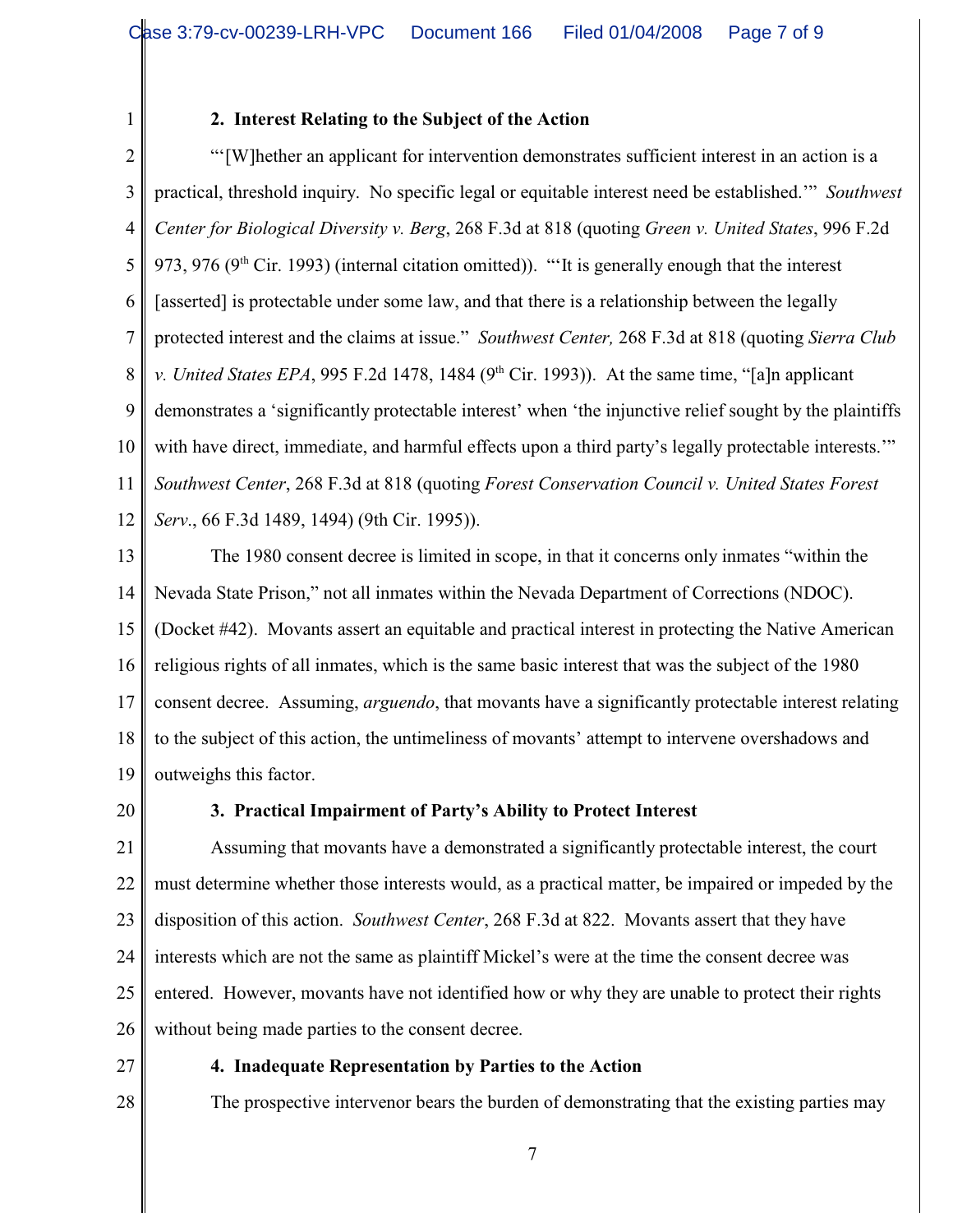1 2 3 4 5 6 7 not adequately represent its interest. *Southwest Center*, 268 F.3d at 822, citing *Sagebrush Rebellion, Inc. v. Watt*, 713 F.2d 525, 528 (9<sup>th</sup> Cir. 1983). The current version of AR 809 includes all of the provisions of the consent decree, as well as additional provisions for the practice of Native American religion available to all NDOC inmates. While movants contend that plaintiff Mickel cannot adequately represent their interests because he is now incarcerated in California, this does not mean that intervention in this action is appropriate. The new allegations made by movants exceed the scope of the consent decree and will not be included as part of this action.

8 9 10 11 12 Movants are not entitled to intervention as of right. While movants arguably have a significantly protectable interest, too much time has passed since the entry of the 1980 consent decree for a proper intervention. Allowing intervention at this juncture would result in prejudice to defendants. Moreover, the law governing inmate religious rights has undergone significant changes since the 1980 consent decree. Movants' motion to intervene as of right is denied.

13

### **C. Permissive Intervention**

14 15 16 17 18 19 Fed. R. Civ. P. 24(b)(2) allows intervention in an action "when an applicant's claim or defense and the main action have a question of law or fact in common." The movant must also show that the application was timely and that the intervention would not "unduly delay or prejudice the adjudication of the rights of the original parties." Fed. R. Civ. P. 24(b)(2). A party seeking intervention under Rule 24(b)(2) must establish a basis for federal subject matter jurisdiction independent of the court's jurisdiction over the underlying action. *Id.*

20 21 22 23 24 25 26 In the instant case, the questions of law that led to the consent decree are different from the issues of law that are now applicable to claims of denial of inmate religious rights, such as the violations that movants now assert. *See Turner v. Safley*, 482 U.S. 78 (1987); Religious Land Use and Institutionalized Persons Act (RLUIPA), codified at 42 U.S.C. §§ 2000cc-2000cc-5. That is, because the law of prisoner religious rights has undergone significant change in the past 27 years since the consent decree was entered, it cannot be said that movants' claims and the main action have a common question of law.

27 28 Movants' allegations concern inmates' ability to exercise Native American religious rights, thus their claims have a *general* common question of fact to the main action. However, movants